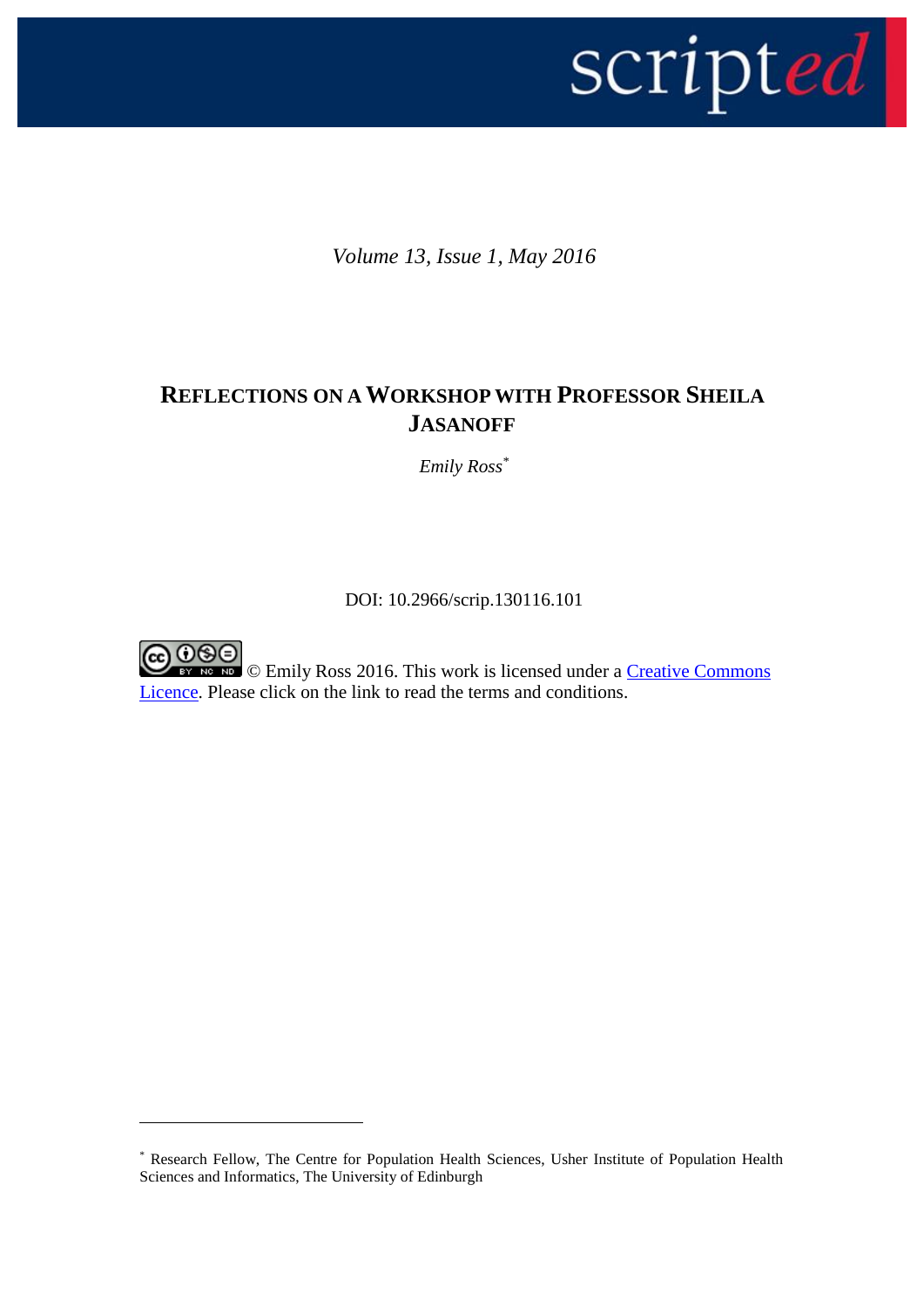On the 4<sup>th</sup> March 2016, Early Career Researchers and PhD students from a range of disciplinary backgrounds including law, philosophy and sociology were pleased to be present at a workshop with Professor Shelia Jasanoff. Sheila Jasanoff is Pforzheimer Professor of Science and Technology Studies at Harvard University's John F. Kennedy School of Government. She is incredibly influential in her discipline, with her work exploring the co-production of science, technology and the social order.

Hosted by Dr Samuel Taylor-Alexander, part of the Wellcome Trust funded project *Confronting the Liminal Spaces of Health Research Regulation* based within the Mason Institute (PI: Professor Graeme Laurie), the workshop took as its starting point Professor Jasanoff's recent work on 'sociotechnical imaginaries'.<sup>1</sup> This concept is used to explore collective visions of desirable futures as shaping scientific and technological projects. These visions are disseminated and re-enacted in and through national policies and institutions, encoding what is desirable and possible through science and technology, and shaping public hopes and expectations.<sup>2</sup> In response to the focus of the *Liminal Spaces* project on research regulation presentations delivered by attendees throughout the workshop considered: scientific research as shaping and shaped by regulatory regimes, the enactment of sociotechnical imaginaries in research agendas, and how the reconfiguration of interfaces between technologies, regulatory processes and individuals may re-shape clinical practice.

Professor Jasanoff began the day with some reflections on contemporary controversies within science and technology, including the reformulation of understandings of citizenship and privacy by multinational companies such as Apple. Privacy was central to the first presentation of the workshop, given by Sophie Ilson<sup>3</sup> who discussed efforts by the Scottish Government to improve public trust in data linkage, used by the government for statistical research and to improve service delivery. Sophie considered the operationalisation of the concept of privacy in debates around data linkage, and public expectations surrounding the use of personal data. This work prompted reflection on the relationship imagined between the state and the public as portrayed in the government's 'Data Vision for Scotland' strategy, and how such work may serve as an element of 'nation-building'<sup>4</sup> in Scotland. Public trust was also implicit in Edward S. Dove's<sup>5</sup> discussion of NHS research ethics committees (RECs). His talk explored the tensions inherent to the work of RECs, whose primary

1

<sup>1</sup> Sheila Jasanoff and Sang-Hyun Kim (eds) *Dreamscapes of Modernity: Sociotechnical Imaginaries and the Fabrication of Power* (Chicago: The University of Chicago Press. 2015)

<sup>&</sup>lt;sup>2</sup> S Jasanoff, 'Future Imperfect: Science, Technology, and the Imaginations of Modernity' in Sheila Jasanoff and Sang-Hyun Kim (eds) *Dreamscapes of Modernity: Sociotechnical Imaginaries and the Fabrication of Power* (Chicago: The University of Chicago Press. 2015), pp. 1-33.

<sup>&</sup>lt;sup>3</sup> Sophie Ilson: 'Data Linkage in Scotland: Exploring Public Trust through Public Engagement'

**<sup>4</sup> S** Jasanoff *Designs on Nature: Science and Democracy in Europe and the United States* (Oxford: Princeton University Press, 2005)

<sup>5</sup> Edward S. Dove: 'Promoting Health Research and Protecting participants? The Impact of 'Nextgeneration' Health Research Regulation on NHS Research Ethics Committees'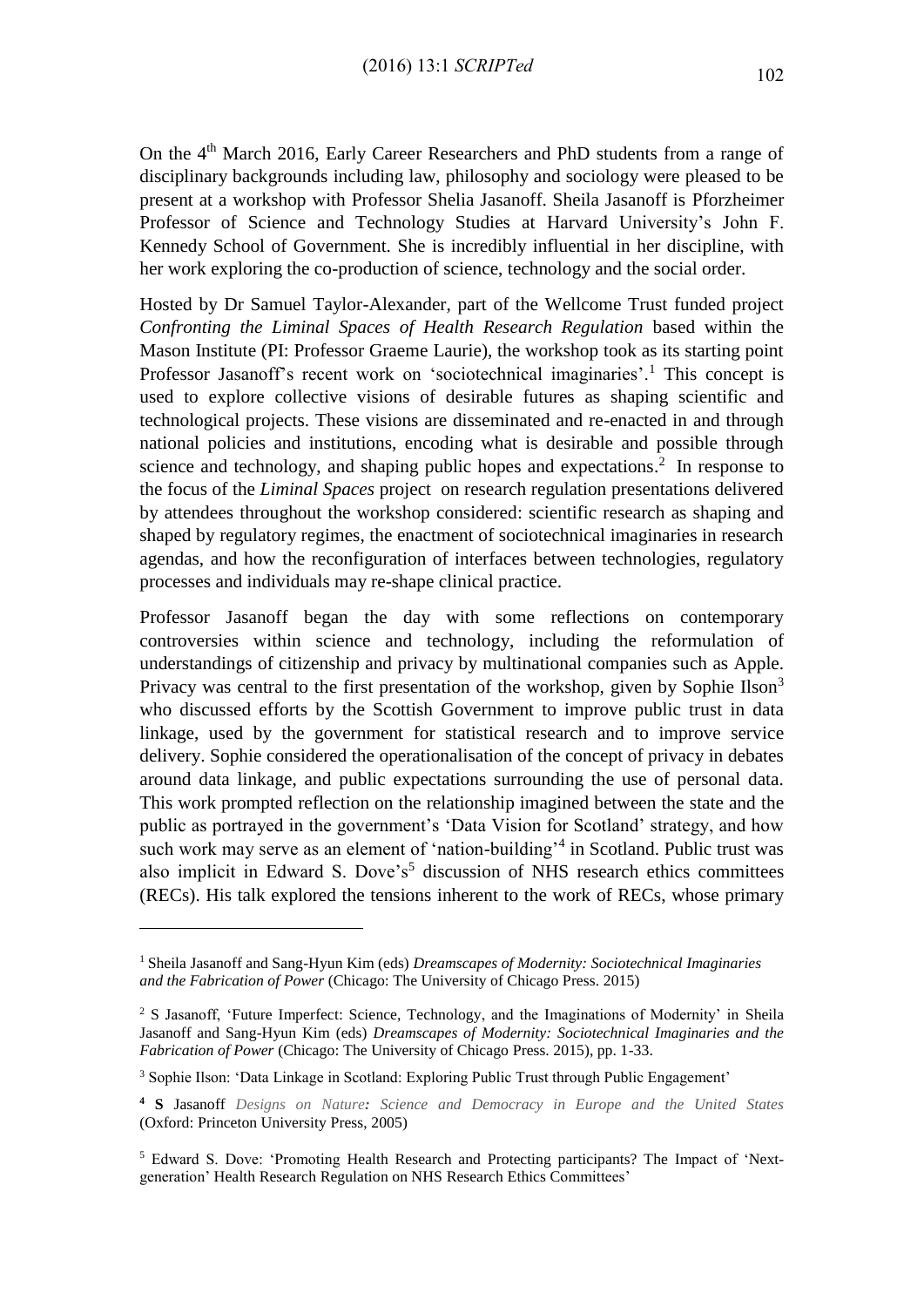mandate has been to protect those participating in health-related research. He argued that in recent times, RECs have seen increasing emphasis on the promotion of research that will be of benefit to society, to the extent that this 'promotionist' stance is prioritised. This is visible in recent changes to the regulation of health research. Tensions inherent to thedual role of RECs as protecting participants, and as promoting research enabled Edward to ask questions about the role of research regulation in transforming understandings of human subjects, for example as beneficiaries or objects of research.

The entwinement of law and regulation with contemporary conceptualisations of what it means to be human were drawn upon in Laura Downey's<sup>6</sup> presentation of her doctoral work. Laura considered the challenges posed by new and emerging science and technology (NEST), including techniques such as gene editing and mitochondrial replacement, to existing legal and regulatory concepts. Laura argued that the reformulation of law and regulation in response to these emergent techniques is revealing with regards how identity is conceptualised by institutions and publics, in terms of personhood, rights and responsibilities. Similarly, understandings of identity are responsive to social and legal debates around these technological developments. Laura's work thus demonstrated that the regulation of new and emerging science and technology is emblematic of the co-production of science and its regulation, and society.<sup>7</sup> Emily Postan's<sup>8</sup> work also considered identity, though at the level of the individual. Drawing on philosophical bioethics, Emily discussed how personal 'bioinformation' (such as findings from biomedical research), and in turn regulation governing access to this information, may contribute to the construction of narrative identity. The significance of information such as genetic data, or, with regards to donor conception, to 'ways of being human'<sup>9</sup> in the  $21<sup>st</sup>$  century is reflected in and promoted through regulation. As highlighted by Professor Jasanoff in the ensuing discussion, in the contemporary era, regulatory regimes often privilege social roles and relationships understood to be 'natural'. Tineke Broer and Emily  $Ross<sup>10</sup>$  also discussed contemporary transformations of human experience and the categories used to make sense of this. Their talk considered how future treatments and techniques of surveillance, made possible by genomic research, may transform the experience of being a patient. These transformations have the potential to extend 'patienthood' beyond the presence of pathology, exposing new elements of illness trajectories to medical intervention, and producing novel forms of patient data.. Relating to Emily

1

<sup>6</sup> Laura Downey: 'The Law of Identity and the Identity of the Law: Investigating the Dynamics of Identity in Changing Socio-Technical Environments and its Construction within and Shaping of Law and Regulation'

**<sup>7</sup>** S Jasanoff (ed), (*States of Knowledge: The Co-production of Science and the Social Order* (London: Routledge, 2004)

<sup>8</sup> Emily Postan: 'Attending to Identity Interests in the Regulation of Access to Individual Research Findings'

**<sup>9</sup>** I Hacking *Rewriting the Soul: Multiple Personality and the Sciences of Memory* (Princeton, N.J.: Princeton University Press, 1998)

<sup>&</sup>lt;sup>10</sup> Tineke Broer and Emily Ross: 'Regulating Cancer Patienthood in the Post-genomic Era'